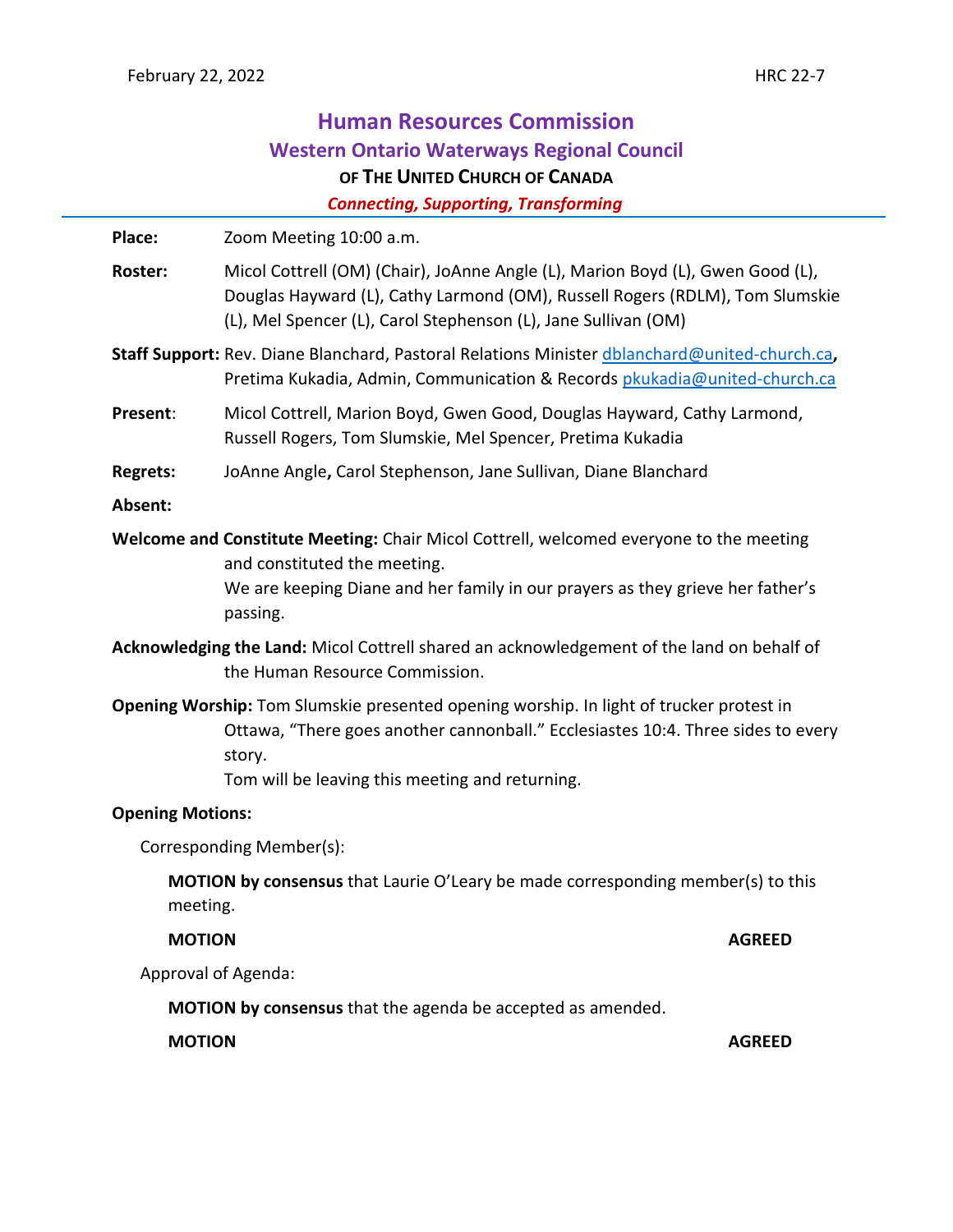#### Approval of Previous Minutes:

**MOTION by consensus** that the Human Resources Commission of Western Ontario Waterways Regional Council approve the minutes of 1/18/2022 as circulated.

# **MOTION AGREED**

#### **Presentation to HR Commission by Laurie O'Leary: Interim Ministry**

Laurie is engaged with Interim Ministry Training, desire to be recognized by IM Network. Required to complete a fieldwork project and would like feedback with this project. Especially, the work HRC does with communities of faith during times of transition. Laurie shared screen: Interim Ministry 101 PowerPoint presentation. Laurie looking for feedback and/or comments.

Marion: Re. goals, who sets them, how are they reached?

Laurie: Partly the Governing Board, community of faith, an opportunity to pause and look for various options.

Marion: A transition team?

Laurie: If this is an option, it could be mentioned. Dealt with in modules with Governing Body.

Cathy: Do we have Interim Ministers? Are they around?

Laurie: It is thin on the ice. Might require UFS facilitators, or similar extraordinary measures. Could address specific focus in UFS modules.

Micol: Hybrid IIM working with the congregation.

Marion: Community of faith may balk at the cost and also the hard work of change. How do you convince them that this is in their best interest long term?

Laurie requests that we continue to stay in touch with her with further comments, questions at rev.oleary.ucc@gmail.com.

# **Ratifying Email Poll**

1. Sent on January 28, 2022 and approved by email.

**MOTION by consensus** that the Human Resources Commission of Western Ontario Waterways Regional Council, having reviewed the position description for a minister, pastoral care, part-time, 10 hours/week for Georgian Shores United Church, approve it.

#### **MOTION AGREED**

#### **Business Arising**

**1. Sacrament Licence for Diaconal Ministers without call or appointment.** This will be brought back to the table upon Diane's return.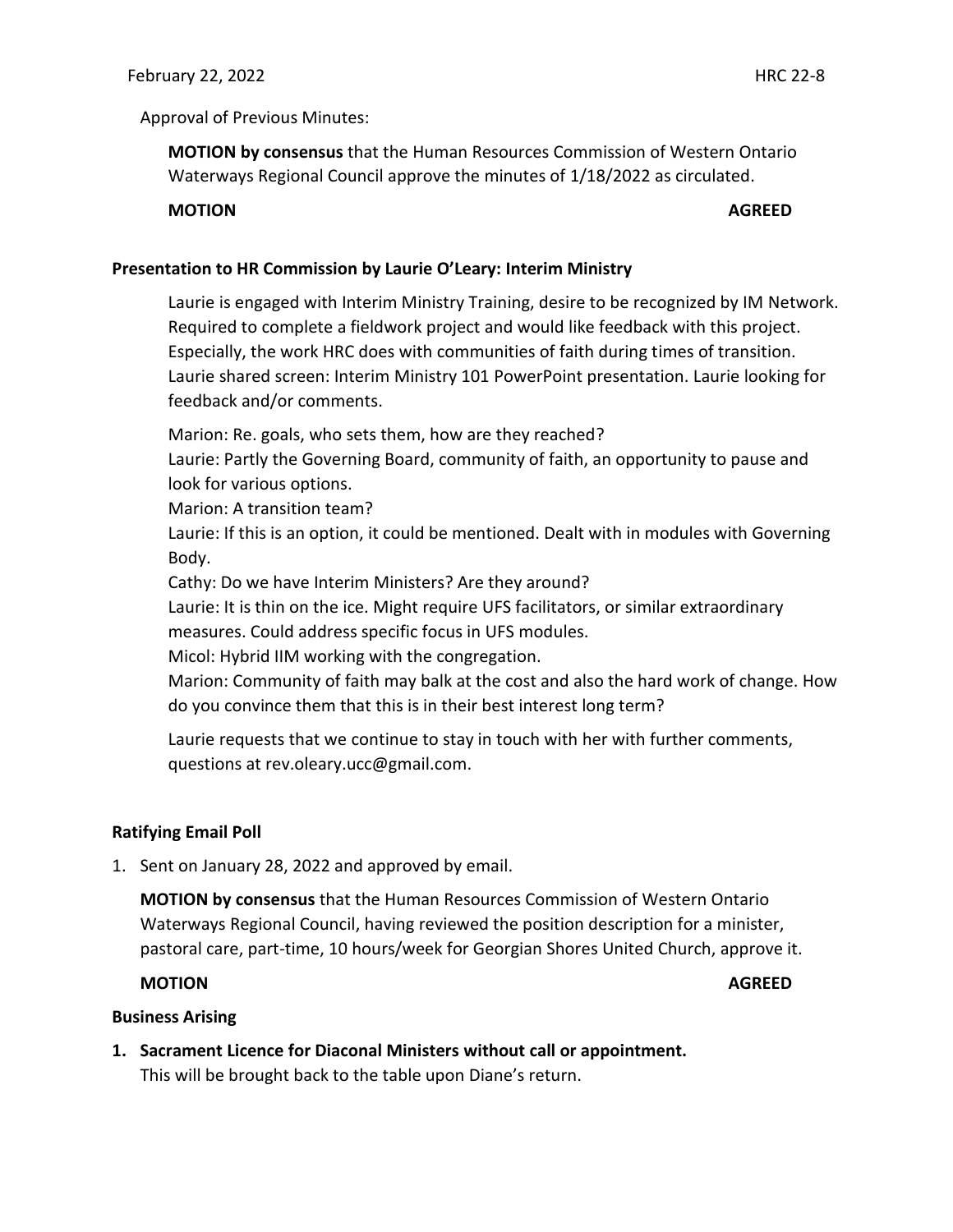#### **New Business**

#### 1. **Pastoral Relations Minister: Diane Blanchard**

This will be brought back to the table upon Diane's return.

# 2. **Executive Report: Cathy Larmond**

A good meeting last week at Executive. Looking at the Spring Meeting: working with the LLWLs, A Day Away at a camp. Next meeting decisions will be made, in May. Dropbox will be changing over to SharePoint by August. Racial Justice follow up this Thursday. Micol added to share news by Facebook.

# 3. **LLWL Resource Team: Marion Boyd**

The second Tuesday of the month at 10 am. Linda Paul resigned and need a new member and have had an interested party. We will invite her. One person has completed all their credentials, will be ready for licensing. Our commission will license, and can acknowledge at Spring Meeting. Two people taking LLWL courses through United-in-Learning. One person on leave of absence and need to get form to interview this person. A letter should go to all on leave. Once details are examined for certificates, decision needs to be made on how they will receive the certificates, e.g., a service of recognition. Currently need a yearly report with a deadline to meet. Gail Fricker will be hosting a LLWL meeting on March 9 at 7pm.

# 4. **United Fresh Start: Diane Blanchard**

This will be brought back to the table upon Diane's return.

# **5. Liaisons needed**

St Paul's United Church, Milverton for covenanting with Sonja van de Hoef-Frazer on February 6, 2022 – Carol Stephenson Knox (Durham) and Crawford United Churches (Mary Ellen Parsons, new) – Trinity United Church, Kitchener – Cedar Hill United Church, Cambridge – (Gwen Good) Wesley United Church, Cambridge - Gwen Good Knox United Church, Paisley (are updating profiles and working on position description) – Marion Boyd Westminster United Church, Waterloo hoping to post an SME position – Diane Dunseith Forest Hill United Church, Kitchener interested in an SME position – Clifford United Church negotiating to do an official DLM appointment for Jenn Brown – Marion Boyd Central-Westside United Church – 30 hours, category D – Mel Spencer? Allenford-Park Head United Church - 28 hours – Tom Slumskie Brussels and Blyth United Churches negotiating a provisional call –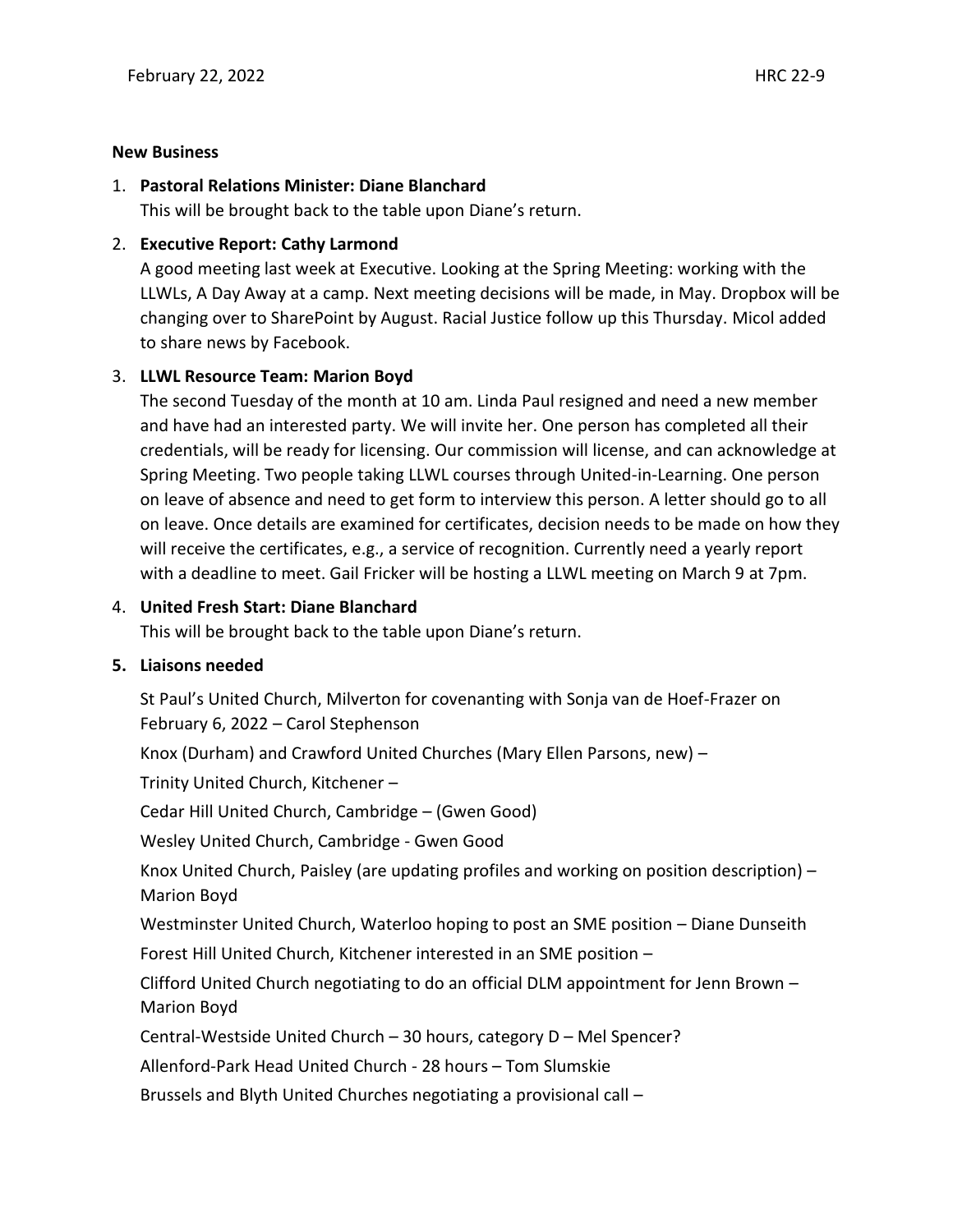#### **6. Consent Docket**

#### **Request for Change of Pastoral Relations**

That the Human Resources Commission of Western Ontario Waterways Regional Council approve the request of Miriam Flynn, OM, for a change of pastoral relations from Harcourt Memorial United Church, effective 2022-06-30.

#### **Approval of Open Positions**

That the Human Resources Commission of Western Ontario Waterways Regional Council approve the position description for a Supply Minister, FT, for Huron Shores United Church, Grand Bend.

That the Human Resources Commission of Western Ontario Waterways Regional Council approve the position description for Supervised Ministry Education, PT, 20hrs, for Westminster United Church, Waterloo.

# **Approval of new appointments**

That the Human Resources Commission of Western Ontario Waterways Regional Council accede to the request of Georgian Shores United Church, Owen Sound, to appoint Heather McCarrel, OM, PT, 10 hours, from 2022-02-10 to 2022-08-10 according to the terms agreed to in Churchhub on 2022-02-06.

That the Human Resources Commission of Western Ontario Waterways Regional Council accede to the request of Port Elgin Pastoral Charge, to appoint John Smith, OM-R, PT, 27hrs, from 2022-03-01 to 2022-09-01 according to the terms agreed to in Churchhub on 2022-02- 14.

# **Receive for Information**

That the Human Resources Commission of Western Ontario Waterways Regional Council receive for information the sabbatical leave request from Heather Davies, OM, and Southampton United Church for three months beginning September 2022.

That the Human Resources Commission of Western Ontario Waterways Regional Council receive for information the sabbatical leave request from Gord Dunbar, OM, and Kincardine United Church from 2022-09-05 to 2022-12-06.

# **Approval of Consent Docket**

**MOTION by consensus** that the Human Resources Commission of Western Ontario Waterways Regional Council approve the consent docket as amended.

#### **MOTION AGREED**

# **7. Retired Presbyterian Ministers applying**

Thomas and Cathy Kay. Will bring this back to the table upon Diane's return.

**8. Proposal to the General Council Meeting concerning Designated Lay Ministers**